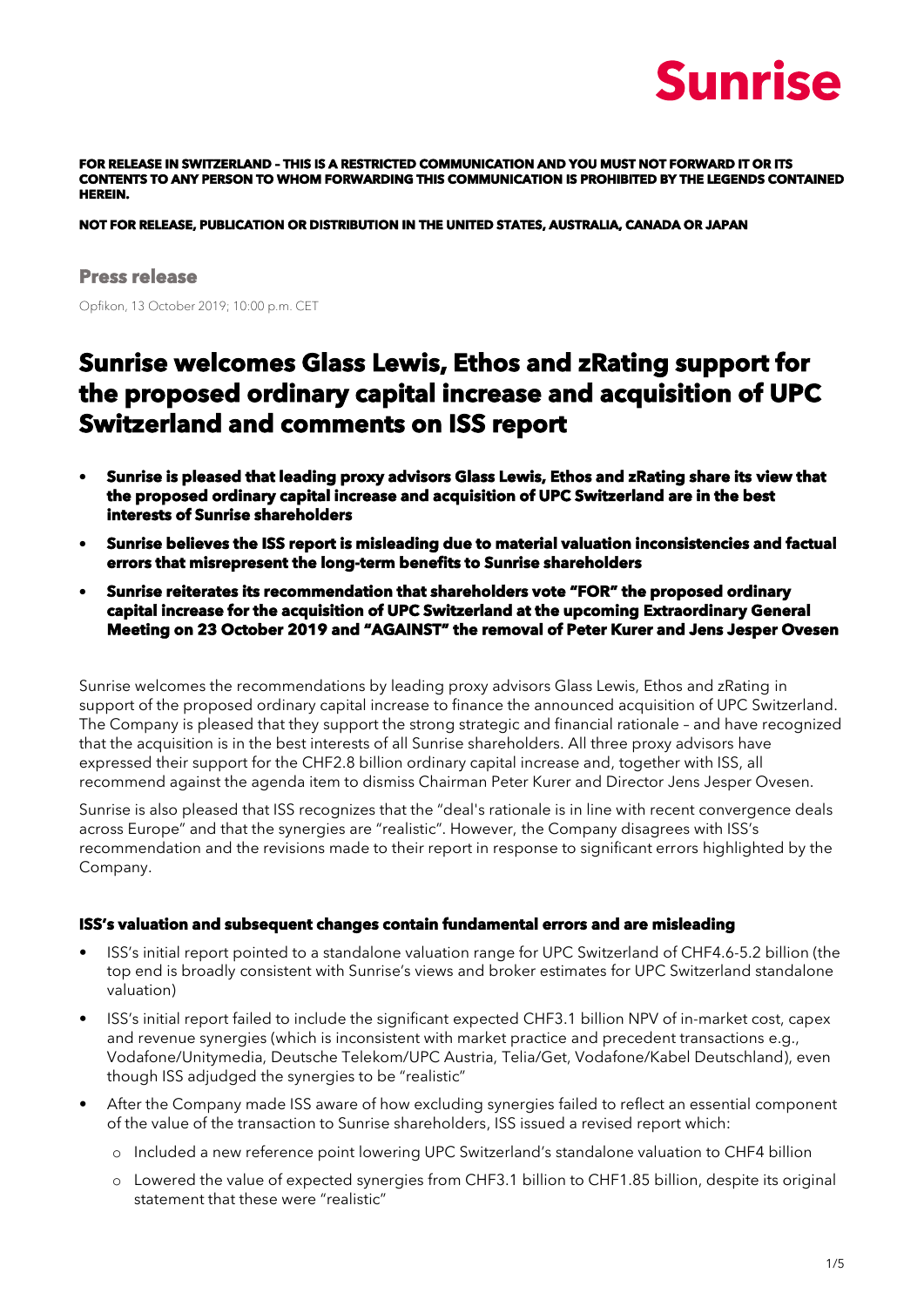

ISS's decision to introduce a new, much lower valuation reference point only 24 hours after issuing its original report, and to substantially reduce expected synergies after originally stating that the synergies "appear realistic in comparison to precedent convergence transactions" are problematic.

We would note that if ISS either utilised (a) their original valuation reference range plus ISS's reduced synergy estimate, or (b) their revised valuation reference plus Sunrise management's expected synergies, both scenarios would yield value to shareholders well in excess of the actual UPC Switzerland purchase price. And ISS's original valuation reference of CHF4.6-5.2 billion plus Sunrise management's expected CHF 3.1 billion synergies would yield even greater excess value for Sunrise shareholders (CHF7.7-8.3 billion vs. CHF6.3 billion).

#### **ISS incorrectly states Swisscom's fibre coverage and the transaction's long-term strategic rationale**

- ISS's initial report rejected the strategic rationale for the transaction, notwithstanding the strong approval of the Sunrise Board (under which Sunrise has had a track record of total shareholder return outperformance) and of research analysts and other third parties
- ISS agrees that the "deal's rationale is in line with recent convergence deals across Europe". Many large European telecommunications companies have successfully completed such convergence transactions, including Vodafone, Deutsche Telekom and Telia
- ISS's conclusion on the strategic rationale was predicated on the incorrect statement in their report that Swisscom planned to cover 90% of the Swiss population with fibre optic connections by 2021 – and therefore wrongly concluded that UPC Switzerland did not provide Sunrise with a long-term strategic advantage
- Sunrise made ISS aware that this statement is factually incorrect, and that Swisscom plans to cover 90% of the Swiss population with high speed broadband connections by 2021 [\(link\)](https://www.swisscom.ch/en/about/company/portrait/network/fibre-optics-network-expansion-map.html) - with speeds generally up to 100 Mbps. This is entirely different from the speeds achievable with fibre optic coverage. In fact, Swisscom's high-speed broadband delivers only one-tenth of the speeds available through UPC Switzerland's network today (which already covers 75% of households including through its partner networks) [\(link\)](https://www.swisscom.ch/en/about/company/portrait/network/fibre-optics-network-expansion-map.html)
- In other words, Swisscom would need to double its existing coverage or increase the speed of its network by 10x to match what UPC Switzerland offers Swiss consumers and businesses today. Sunrise considers that this is neither feasible nor economically justifiable in the near-, mid- or long-term and that therefore UPC Switzerland provides a significant long term structural competitive advantage to Sunrise
- ISS's revised report acknowledges this initial error, but suggested that it was not changing its view on the transaction's strategic benefits due to its revised conclusion on the valuation of UPC Switzerland. In effect, ISS appears to be relying on what we believe is an unsupportable valuation approach to justify not revisiting their conclusion on the transaction's strategic merit, notwithstanding an admittedly erroneous factual predicate

Sunrise has significant concerns with these two fundamental errors in the ISS report, and the fact that since announcement, ISS has only engaged with Sunrise for one 1.5 hour call to discuss the strategic rationale of the transaction and UPC's valuation, and that after the Company made ISS aware of their material errors, ISS has declined any further engagement.

Sunrise strongly believes that these errors should be corrected and warrant reconsideration of ISS's recommendation, which we believe is misleading for Sunrise shareholders.

#### **Sunrise's Board and management team continue to strongly recommend that shareholders vote "FOR" the proposed ordinary capital increase and acquisition of UPC Switzerland**

Sunrise believes that the acquisition of UPC Switzerland is of enormous strategic importance to Sunrise and will create a stronger and more valuable company with significant near-, mid- and long-term value for Sunrise shareholders.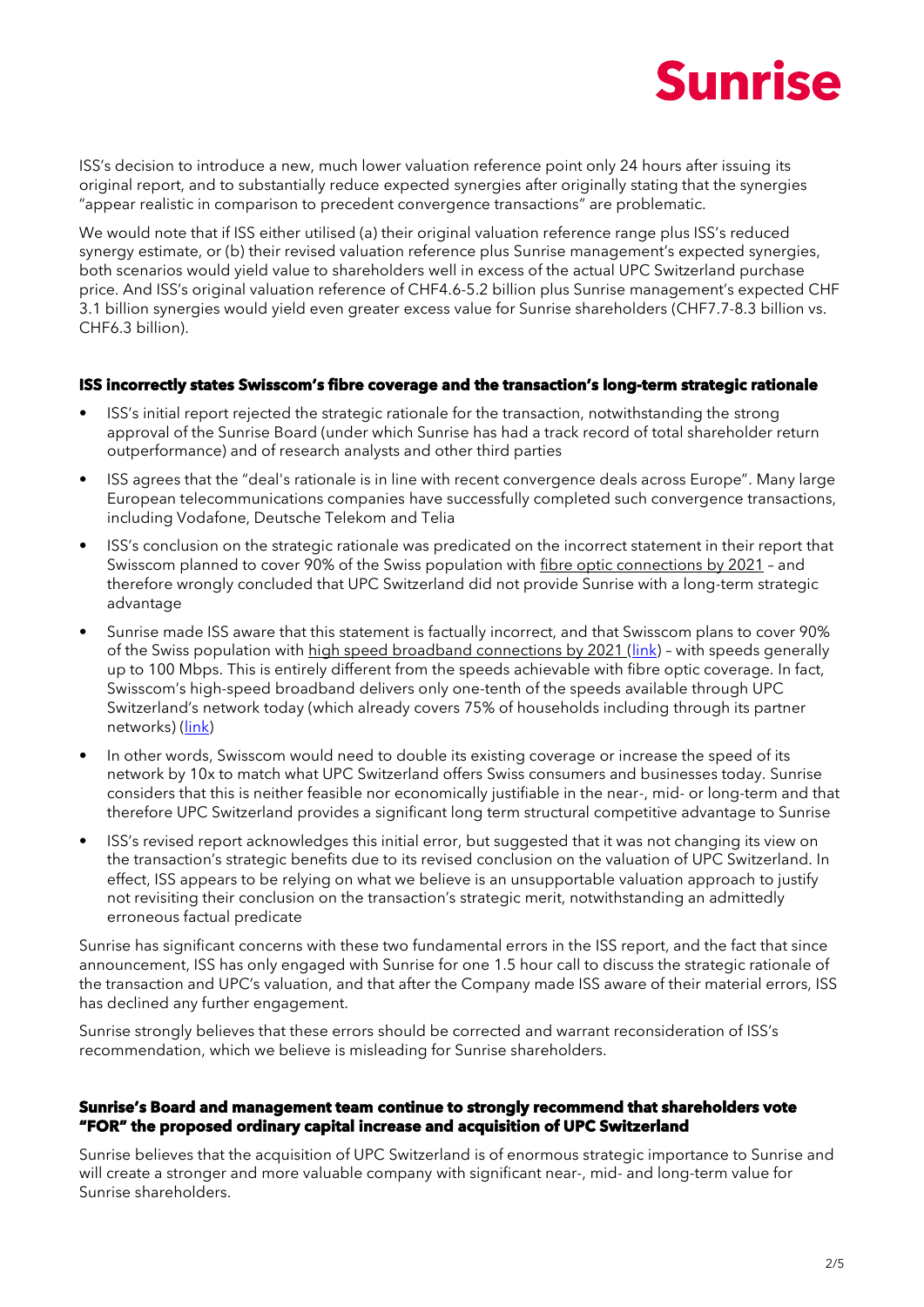

- Together, Sunrise and UPC Switzerland will own the best next-generation high-speed broadband infrastructure in Switzerland, with the potential to provide 90% of Swiss households (excluding vacation homes) with internet speeds of 1 Gbit/s and beyond
- The acquisition more than doubles Sunrise's current customer base, providing it with the necessary scale to compete, innovate and continue to grow in a highly competitive and evolving market
- The transaction is financially compelling and will create an expected CHF3.1 billion NPV of synergies, of which Sunrise shareholders will retain in excess of 60%, which is above market precedents
- The enhanced structure and significantly reduced CHF2.8 billion ordinary capital increase broadly doubles FCF/share accretion to Sunrise shareholders vs. original announcement of the transaction
- New Sunrise remains committed to a prudent capital structure (3.6x pro forma leverage including cost synergies), a clear path to deleveraging and retaining its progressive dividend policy

Sunrise management and its Board have a proven track-record of delivering for its shareholders having returned 44%, compared to (9)% for the STOXX Europe 600 Telecom index since the company's IPO<sup>1</sup>. Moreover, Sunrise has a demonstrated track record of growing its dividend per share ("DPS") each year since IPO, with an absolute DPS growth of 40% since 2015.

#### **The Extraordinary General Meeting to vote on the Ordinary Capital Increase and Director proposals is scheduled to take place on 23 October 2019**

All shareholders of record of Sunrise common stock as of the close of business on 17 October 2019 will be entitled to vote their shares either in person or by proxy at the stockholder meeting. Sunrise Communications expects the transaction to close by the end of November 2019, subject to approval by Sunrise Communications shareholders and the satisfaction of customary closing conditions.

If Sunrise shareholders have any questions or require assistance in voting their shares of Sunrise Communications stock for the Extraordinary General Meeting, they should call Sunrise Investor Relations at +41 58 777 96 86.

#### **Select Quotes from Glass Lewis, Ethos and Inrate<sup>2</sup>**

Glass Lewis:

- "We find the proposed acquisition both strategically and financially compelling, structured in a reasonable manner from a valuation and risk/reward standpoint for existing Sunrise shareholders"
- "When compared to precedent transactions, the valuation that Sunrise is paying for UPC appears to be reasonable, based both on trailing multiples and forward multiples, before factoring in expected synergies. After factoring in expected synergies, the proposed transaction values UPC at 7.7x 2018 EBITDA and 8.5x 2019E EBITDA, both of which fall below the average synergy-adjusted EBITDA multiple of 9.1x EBITDA observed in the precedent transactions"
- "Given the size and nature of the planned acquisition, we find that the revised capital structure of the transaction strikes a reasonable balance between equity dilution and increased leverage, insofar as existing Sunrise shareholders are concerned, and should make the acquisition more palatable for investors who may have disliked the original structure"
- "The board appears to have thoroughly considered the Company's strategic and transaction alternatives in the converging telecom environment in Europe and Switzerland particularly, taking into account both the capabilities and limitations of various technologies including cable, fiber and 5G. Broadly speaking, we agree with the strategic and financial merit of the UPC transaction, and we believe management has presented a convincing case for the proposed combination in the face of criticism"

-1 As of 11 October 2019

<sup>2</sup> Permission to use quotes was neither sought nor obtained. Quotes not originally in English have been translated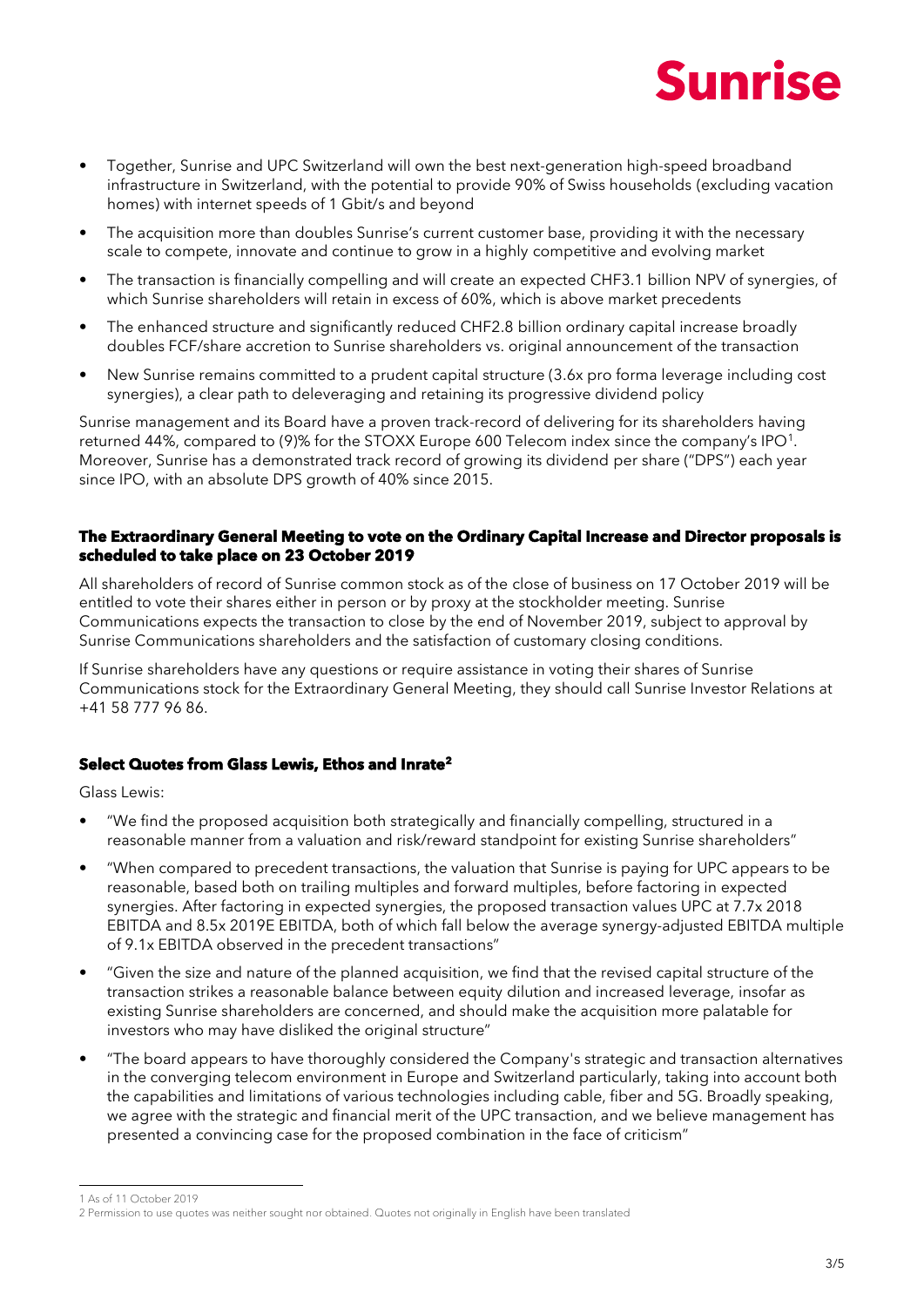

• "[…] we see a reasonable basis for Sunrise's pursuit of this transformative combination with UPC as being the best alternative for enhancing shareholder value at this time"

Ethos:

- "We consider the purchase price as justified. With the two independent Fairness Opinions, Sunrise has supported the price"
- "We support our Opinion on the assessment of various experts and market players"
- "Given the current market conditions and the concrete debt relief plan, we consider the temporarily rising level of debt as sustainable"

Inrate:

- "With regard to a proper capital increase, zRating analyzes the economic justification as well as the intended use…. From a long-term perspective and taking these factors into consideration, zRating considers the intended use as meaningful. zRating recommends the adoption of this agenda item"
- "zRating recommends rejecting [Axxion's] two candidates. Peter Kurer is the only member of the Board of Directors with the competence of law. Jens Jesper Ovesen also brings important skills and chairs the Audit Committee"
- "[…] management has so far been successful in implementing Sunrise, has demonstrated good corporate governance and has thus gained confidence"

#### **Sunrise Communications Group AG**

Corporate Communications [media@sunrise.net](mailto:media@sunrise.net) Phone: 0800 333 000 Outside of Switzerland: +41 58 777 76 66 SRCG / Valor 026729122

#### **Disclaimer**

This document is not an offer to sell or a solicitation of offers to purchase or subscribe for shares. This document is not a prospectus within the meaning of Article 652a of the Swiss Code of Obligations, nor is it a listing prospectus as defined in the listing rules of the SIX Swiss Exchange AG or a prospectus under any other applicable laws. Copies of this document may not be sent to jurisdictions, or distributed in or sent from jurisdictions, in which this is barred or prohibited by law. The information contained herein shall not constitute an offer to sell or the solicitation of an offer to buy, in any jurisdiction in which such offer or solicitation would be unlawful prior to registration, exemption from registration or qualification under the securities laws of any jurisdiction. A decision to invest in securities of Sunrise Communications Group AG should be based exclusively on the issue and listing prospectus, if and when published, to be prepared by Sunrise Communications Group AG for such purpose (the "Prospectus"). Investors are furthermore advised to consult their bank or financial adviser before making any investment decision.

The content of this presentation has been prepared by Sunrise and is the sole responsibility of Sunrise. None of Deutsche Bank, UBS, Morgan Stanley, any further syndicate members or any of their respective directors, officers, employees, affiliates, advisers or agents accepts any responsibility or liability whatsoever for or makes a representation or warranty, express or implied, as to the truth, accuracy or completeness of the information in this announcement (or whether any information has been omitted from the announcement).

Statements made in this media release may include forward-looking statements. These statements may be identified by the fact that they use words such as "anticipate", "estimate", "should", "expect", "guidance", "project", "intend", "plan", "believe", and/or other words and terms of similar meaning in connection with, among other things, any discussion of results of operations, financial condition, liquidity, prospects, growth, strategies or developments in the industry in which we operate. Such statements are based on management's current intentions, expectations or beliefs and involve inherent risks, assumptions and uncertainties, including factors that could delay, divert or change any of them. Forward-looking statements contained in this media release regarding trends or current activities should not be taken as a representation that such trends or activities will continue in the future. Actual outcomes, results and other future events may differ materially from those expressed or implied by the statements contained herein. Such differences may adversely affect the outcome and financial effects of the plans and events described herein and may result from, among other things, changes in economic, business, competitive, technological, strategic or regulatory factors and other factors affecting the business and operations of the company. None of